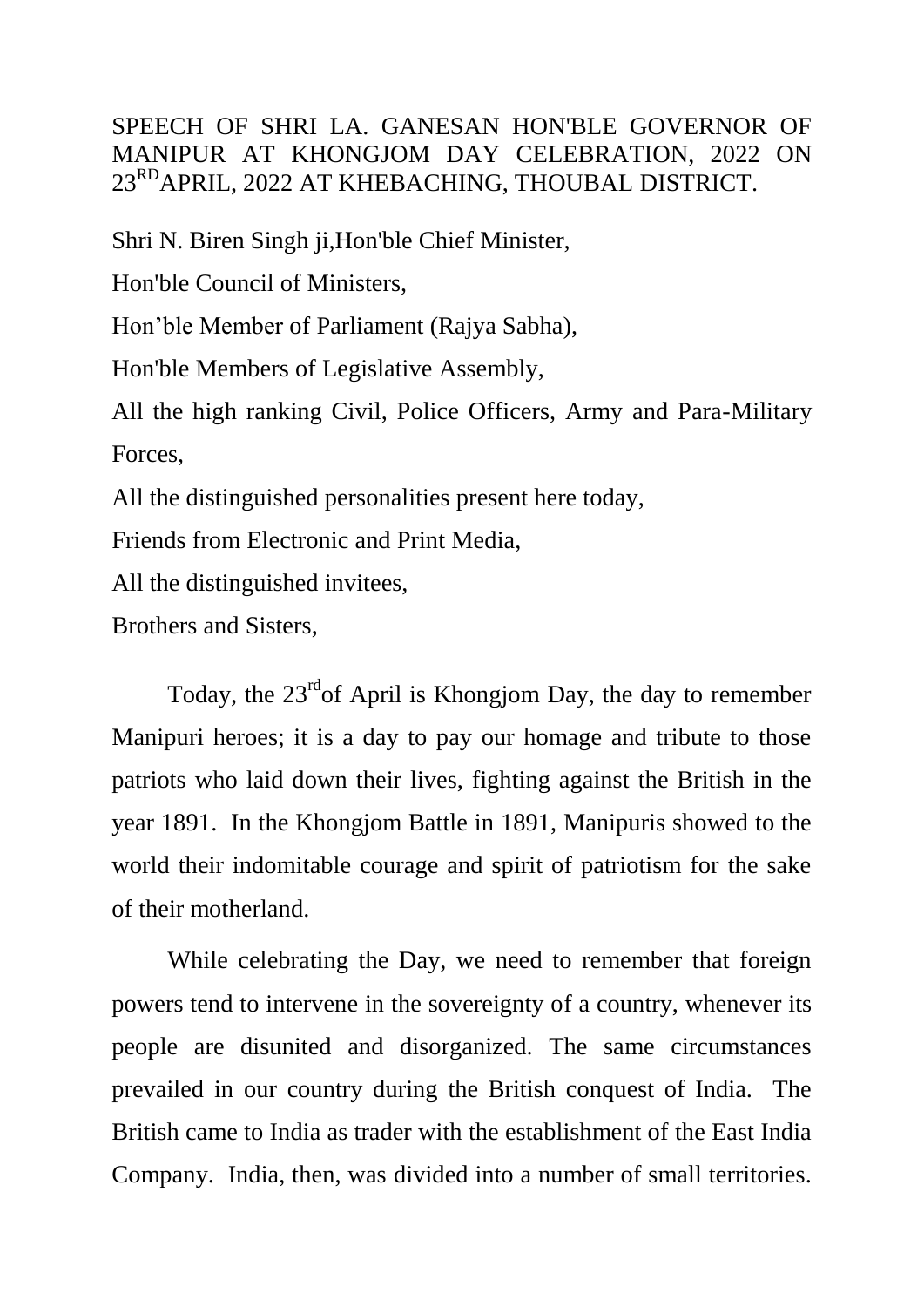The Kings and Princes of those entities fought against each other for establishment of their respective supremacy. Taking advantage of the mutual animosities and dissensions among them, the British started intervention in India and annexed those Kingdoms and Principalities, one after another. Manipur was the last Kingdom to be annexed to their empire. Unfortunately, in Manipur too, by that time there were disunity and enmity among its princes competing for the throne, thereby resulting in the establishment of the British Rule in Manipur. Today, we have realized that disunity and dissension only weakened the nation and ultimately brings the downfall of the country.

Today, we all are the citizens of Independent India. Our independence was not the gift of the Britishers, but was attained after a long struggle. This should always be kept in the mind of every citizen. After great sacrifices made by our freedom fighters over a long period of time, India achieved its freedom and sovereignty only in 1947. Therefore, it is the responsibility of all the members of new generations to preserve and protect the freedom and sovereignty of our country and its dignity. Freedom should not be interpreted in the narrow sense of separatism and regionalism. Any threat or challenge, be it external or internal should be faced unitedly and courageously.

It is unfortunate to mention here that the State of Manipur has been passing through a series of disruptions and destruction, such as insurgency movement, killing of innocent people, violence, extortion, kidnapping, looting, etc., in the name of revolution or freedom. These activities have delayed significantly the pace of development in all